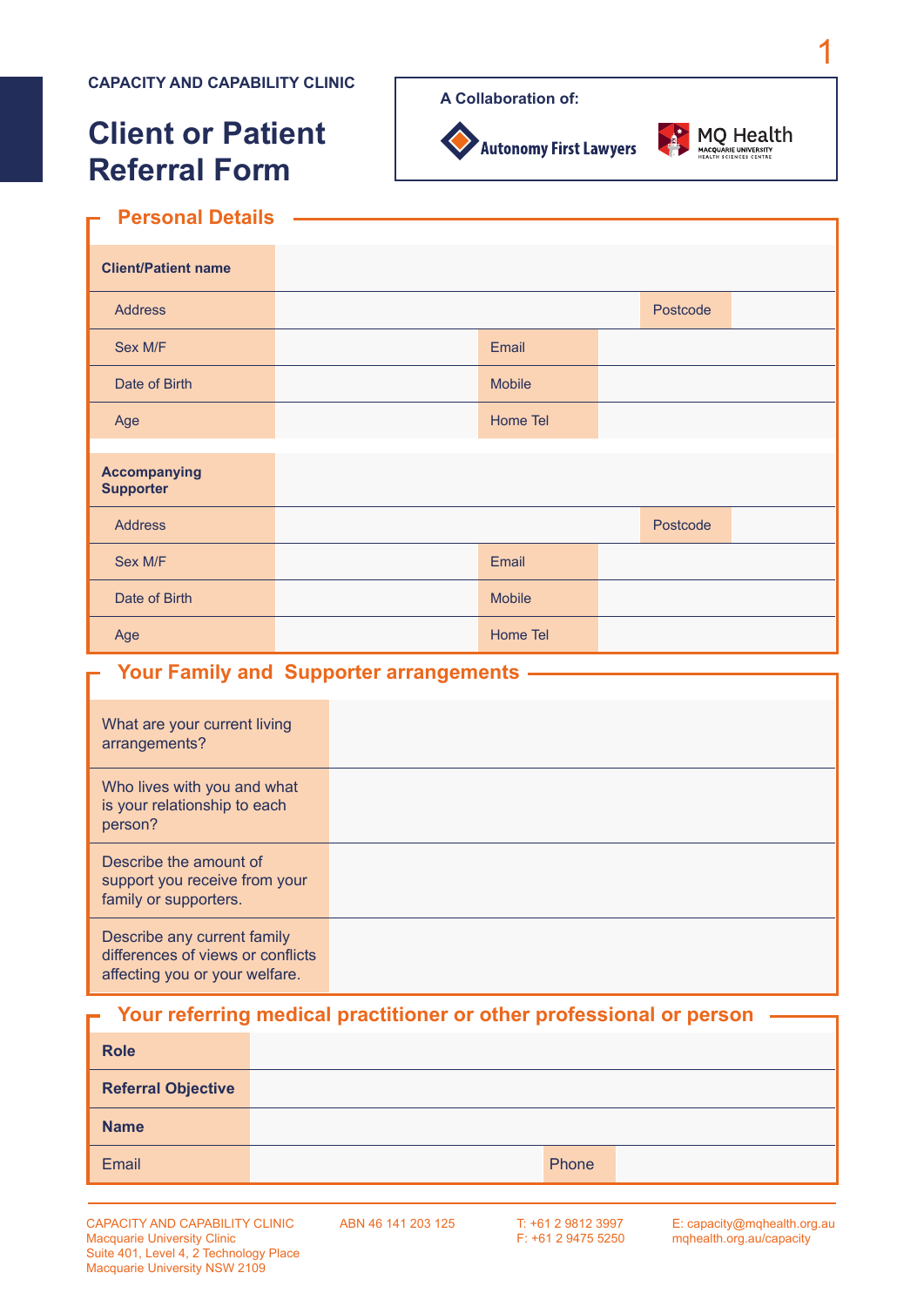# 2

|                           |                                                                                                        | <b>Your Other Supporter or Decision Making Roles and Relationships</b> |  |  |
|---------------------------|--------------------------------------------------------------------------------------------------------|------------------------------------------------------------------------|--|--|
| <b>Role</b>               |                                                                                                        |                                                                        |  |  |
| <b>Relationship</b>       |                                                                                                        |                                                                        |  |  |
| <b>Name</b>               |                                                                                                        |                                                                        |  |  |
| Email                     |                                                                                                        | Phone                                                                  |  |  |
| <b>Role</b>               |                                                                                                        |                                                                        |  |  |
| <b>Relationship</b>       |                                                                                                        |                                                                        |  |  |
| <b>Name</b>               |                                                                                                        |                                                                        |  |  |
| Email                     |                                                                                                        | Phone                                                                  |  |  |
| <b>Role</b>               |                                                                                                        |                                                                        |  |  |
| <b>Relationship</b>       |                                                                                                        |                                                                        |  |  |
| <b>Name</b>               |                                                                                                        |                                                                        |  |  |
| Email                     |                                                                                                        | Phone                                                                  |  |  |
| <b>Role</b>               |                                                                                                        |                                                                        |  |  |
| <b>Relationship</b>       |                                                                                                        |                                                                        |  |  |
| <b>Name</b>               |                                                                                                        |                                                                        |  |  |
| Email                     |                                                                                                        | Phone                                                                  |  |  |
| <b>Role</b>               |                                                                                                        |                                                                        |  |  |
| <b>Referral Objective</b> |                                                                                                        |                                                                        |  |  |
| <b>Name</b>               |                                                                                                        |                                                                        |  |  |
| Email                     |                                                                                                        | Phone                                                                  |  |  |
|                           | Reason for referral (tick as many boxes as apply)                                                      |                                                                        |  |  |
| Appoint a representative  |                                                                                                        | Evaluate ability to independently manage                               |  |  |
| guardianship              | finances<br>Activate a power of attorney or<br>Educate representatives about role                      |                                                                        |  |  |
| proposal                  | Validate informed consent to a decision or<br>Evaluate concern about cause or situation<br>or decision |                                                                        |  |  |
|                           | Explain the impact of a health, medical or                                                             | Have an initial general consultation about                             |  |  |

legal decision or situation

ABN 46 141 203 125

T: +61 2 9812 3997 F: +61 2 9475 5250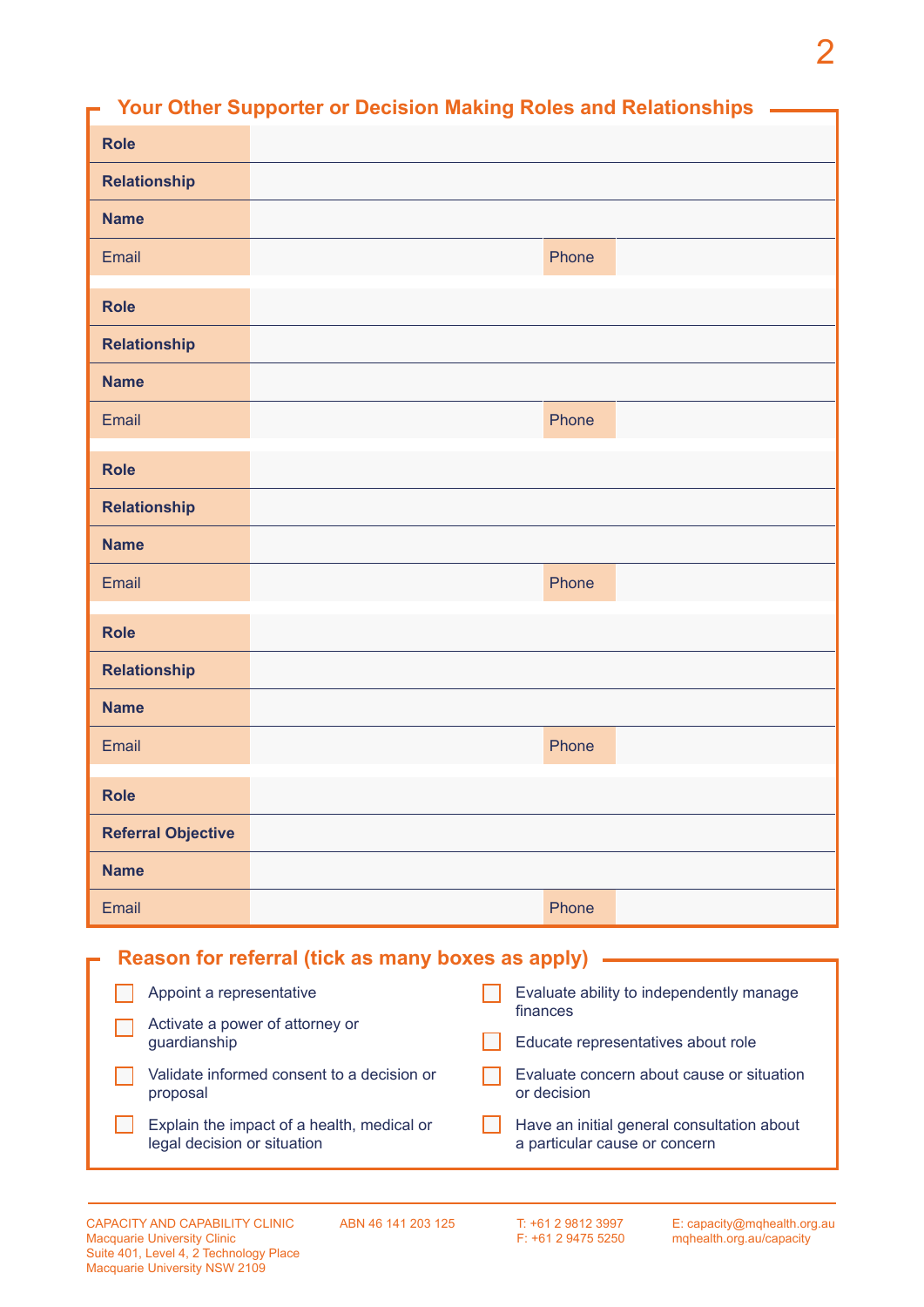| <b>Your medical details</b>                                                                                                                                                                                  |                          |                                     |  |
|--------------------------------------------------------------------------------------------------------------------------------------------------------------------------------------------------------------|--------------------------|-------------------------------------|--|
| <b>Medical</b><br>conditions                                                                                                                                                                                 |                          |                                     |  |
| Do you have<br>concerns<br>about your<br>cognition?                                                                                                                                                          | N                        | If the answer is<br>"Yes" then why? |  |
| Bring to your appointment the following from treating health professionals (occupational health, social<br>work, psychiatrist, psychologist, geriatrician, nurse, neurologist, cardiologist, NCAT or others. |                          |                                     |  |
| Relevant medical correspondence<br>a.                                                                                                                                                                        |                          |                                     |  |
| b.                                                                                                                                                                                                           | Relevant medical reports |                                     |  |

- c. NCAT (NSW Civil and Administrative Tribunal) paperwork
- d. Relevant NDIS , Centrelink or DVA paperwork

## **Your Other Supporter or Decision Making Roles and Relationships**

| Do you have a will?                                                                            | $\mathbf N$ | If you answered "Yes",<br>what is its date?                                                     |  |
|------------------------------------------------------------------------------------------------|-------------|-------------------------------------------------------------------------------------------------|--|
| Do you have a current<br>enduring power of<br>attorney?                                        | TY.<br>_l N | If you answered "Yes",<br>what is its date and<br>who is your attorney?                         |  |
| Do you have a current<br>power of enduring<br>guardian?                                        | $\mathbb N$ | If you answered "Yes",<br>what is its date and<br>who is your guardian?                         |  |
| Have you appointed a<br>person as you agent,<br>nominee, advocate or<br>other representatives? | $\Box$ N    | If you answered "Yes",<br>what is its date of<br>appointment and who<br>is your representative? |  |
| Are you involved with<br><b>NCAT (NSW Civil</b><br>and Administrative<br>Tribunal)?            |             | If you answered "Yes",<br>what involvement have<br>you had?                                     |  |

Н